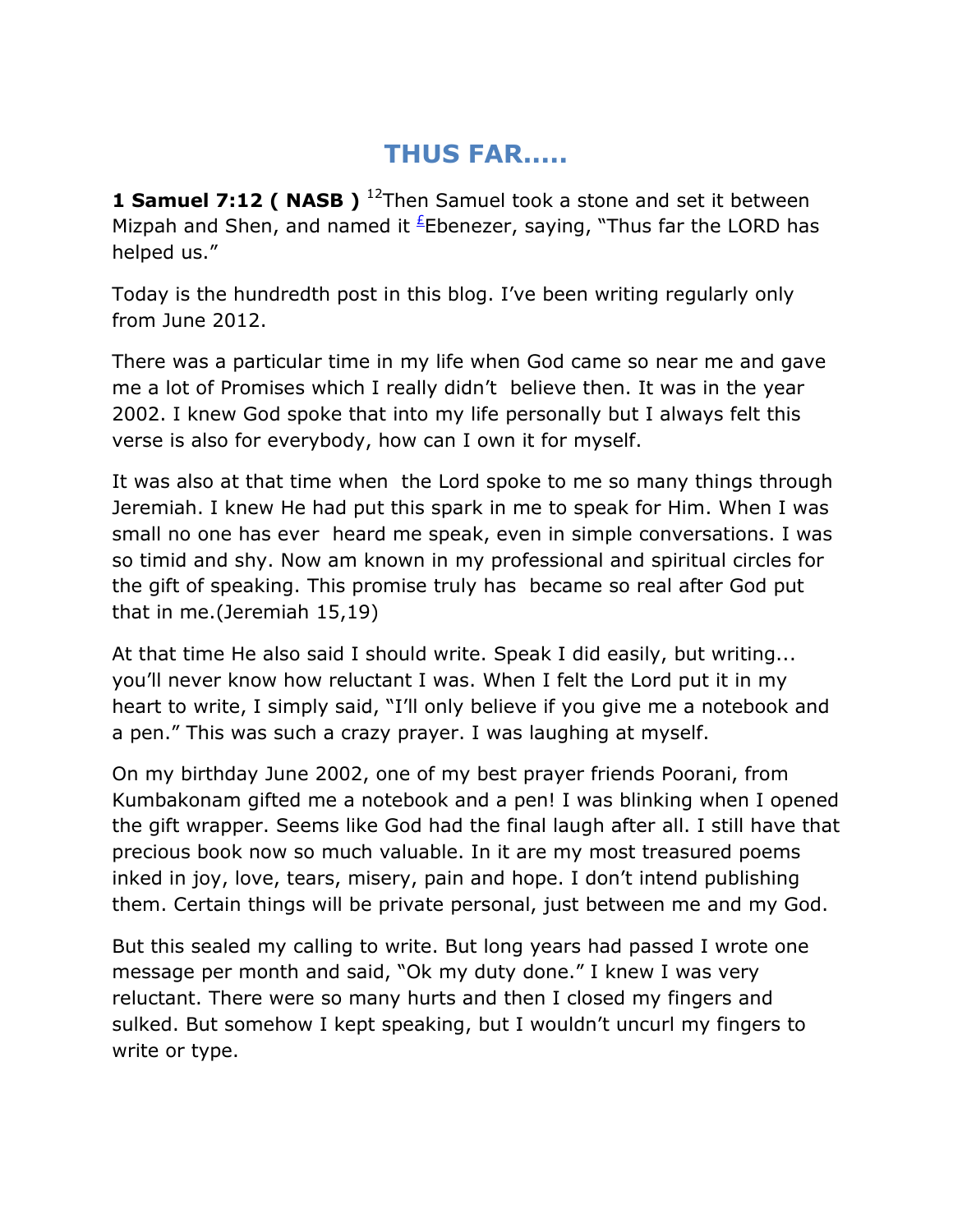This year somehow the Lord opened my stubborn fingers. Two people were behind it. One is Nisha. I first met her as my Sunday School kid. Her heart was so pure with love for the Lord. I could see her love flowing out. She then became a Sunday school teacher herself, got married went away from Madurai. Yet she kept on doing something or other for God. She started a group mail with Christian stories for children. This summer when I met her at church she casually asked me to pray for her ministry and said it takes her atleast 3-4 hours everyday for her and her husband to send the mail. Added to that she is also doing her M. E full time. I felt so ashamed. Again the nudge inside my heart was getting louder.

My life has been more influenced by those who have lived the ordinary life with a sense of sacred in it. This holds good for Vijaya aunty who has been my and Nisha's Sunday school teacher. She is faithfulness and humility personified. She had been writing regularly for more than three years and has never missed a day. Then this April a big tragedy struck and everything came to a stand still. It was as though she should stop working for God. That was for me the final straw. That literally pushed me to decide to write , keep writing. I didn't want the Word to stop. And at last the stubborn fingers yielded... Am also glad Vijaya aunty is back on her blog again.

This is how this blog started living again.

An unusual gift from a friend who was sensitive to God and everyday faithfulness of ordinary people who loved God.

Looking back, my spiritual journey here on earth was initiated, grounded and rooted by my father, the spark was kindled by Jebakumar uncle when I heard his fiery sermons as a teenager. I fell deeper in love with the Word by hearing the spirit filled expository sermons by Pastor Gideon Jacob back in Trichy and not to leave out my mother's and my sister's constant, faithful prayers.

The list of those who inspired me and prayed for me of course is quite exhaustive, but just as Samuel set a stone, to look back and remember the most momentous ones, I have to place on record my gratitude and love, for those whom the Lord has put in my life as roadmarks and guide posts..